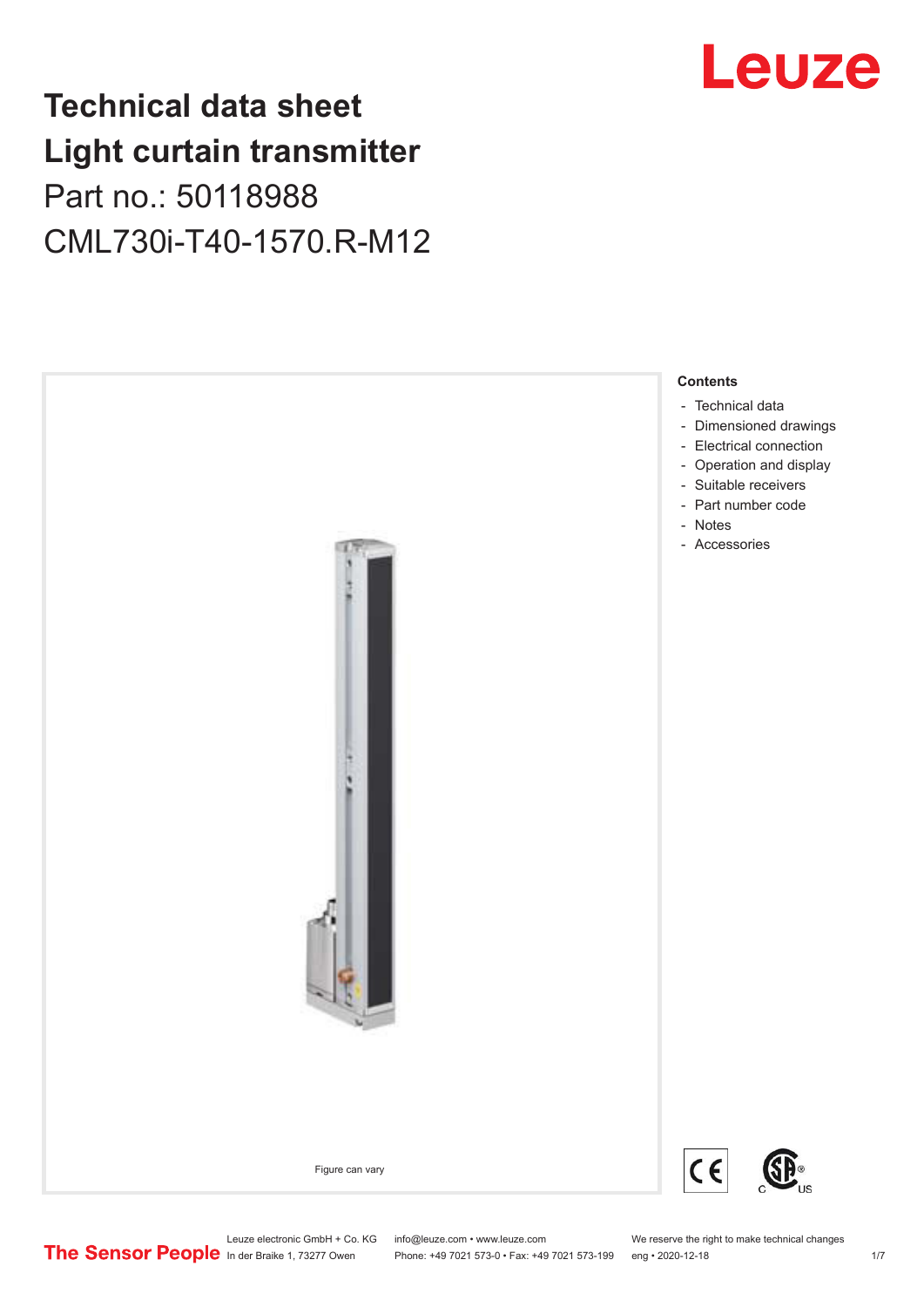# <span id="page-1-0"></span>**Technical data**

# Leuze

### **Basic data**

| <b>Series</b>              | 730                                   |
|----------------------------|---------------------------------------|
| <b>Operating principle</b> | Throughbeam principle                 |
| Device type                | Transmitter                           |
| <b>Contains</b>            | Accessories for the use of the BT-2R1 |
| Application                | Detection of transparent objects      |
|                            | Object measurement                    |

### **Special version**

**Special version** Crossed-beam scanning

Diagonal-beam scanning Parallel-beam scanning

### **Optical data**

| <b>Operating range</b>             | Guaranteed operating range                                                                                  |
|------------------------------------|-------------------------------------------------------------------------------------------------------------|
| <b>Operating range</b>             | 0.39.5m                                                                                                     |
| Operating range, transparent media | $0.33.5$ m                                                                                                  |
| <b>Operating range limit</b>       | Typical operating range                                                                                     |
| <b>Operating range limit</b>       | 02, 12m                                                                                                     |
| <b>Measurement field length</b>    | 1,570 mm                                                                                                    |
| Number of beams                    | 40 Piece(s)                                                                                                 |
| Beam spacing                       | 40 mm                                                                                                       |
| <b>Light source</b>                | LED, Infrared                                                                                               |
| <b>LED light wavelength</b>        | 940 nm                                                                                                      |
|                                    |                                                                                                             |
| <b>Measurement data</b>            |                                                                                                             |
| Minimum object diameter            | 50 mm                                                                                                       |
|                                    |                                                                                                             |
|                                    |                                                                                                             |
| <b>Electrical data</b>             |                                                                                                             |
| <b>Protective circuit</b>          | Polarity reversal protection                                                                                |
|                                    | Short circuit protected                                                                                     |
|                                    | <b>Transient protection</b>                                                                                 |
|                                    |                                                                                                             |
| Performance data                   |                                                                                                             |
| Supply voltage U <sub>B</sub>      | 18  30 V. DC                                                                                                |
| <b>Residual ripple</b>             | 0  15 %, From $U_{\rm B}$                                                                                   |
| <b>Open-circuit current</b>        | 0  350 mA, The specified values refer<br>to the entire package consisting of trans-<br>mitter and receiver. |

| <b>Readiness delay</b> | 450 ms          |
|------------------------|-----------------|
| Cycle time             | 1 <sub>ms</sub> |
|                        |                 |

### **Connection**

| <b>Number of connections</b> | 1 Piece(s) |
|------------------------------|------------|
| <b>Plug outlet</b>           | Rear side  |

| <b>Connection 1</b>       |                        |
|---------------------------|------------------------|
| <b>Function</b>           | Connection to receiver |
| <b>Type of connection</b> | Connector              |
| <b>Thread size</b>        | M <sub>12</sub>        |
| Type                      | Male                   |
| <b>Material</b>           | Metal                  |
| No. of pins               | $5 - pin$              |
| Encoding                  | A-coded                |
|                           |                        |

### **Mechanical data**

| Design                   | Cubic                        |
|--------------------------|------------------------------|
| Dimension (W x H x L)    | 29 mm x 35.4 mm x 1,623 mm   |
| <b>Housing material</b>  | Metal                        |
| <b>Metal housing</b>     | Aluminum                     |
| Lens cover material      | Plastic                      |
| Net weight               | $1,750$ q                    |
| <b>Housing color</b>     | Silver                       |
| <b>Type of fastening</b> | Groove mounting              |
|                          | Via optional mounting device |
|                          |                              |

### **Operation and display**

| Type of display | ' FD.      |
|-----------------|------------|
| Number of LEDs  | 1 Piece(s) |

### **Environmental data**

| Ambient temperature, operation | -30  60 °C |
|--------------------------------|------------|
| Ambient temperature, storage   | -40  70 °C |

### **Certifications**

| Degree of protection     | IP 65         |
|--------------------------|---------------|
| <b>Protection class</b>  | Ш             |
| <b>Certifications</b>    | c CSA US      |
| <b>Standards applied</b> | IEC 60947-5-2 |

#### **Classification**

| <b>Customs tariff number</b> | 90314990 |  |
|------------------------------|----------|--|
| eCl@ss 5.1.4                 | 27270910 |  |
| eCl@ss 8.0                   | 27270910 |  |
| eCl@ss 9.0                   | 27270910 |  |
| eCl@ss 10.0                  | 27270910 |  |
| eCl@ss 11.0                  | 27270910 |  |
| <b>ETIM 5.0</b>              | EC002549 |  |
| <b>ETIM 6.0</b>              | EC002549 |  |
| <b>ETIM 7.0</b>              | EC002549 |  |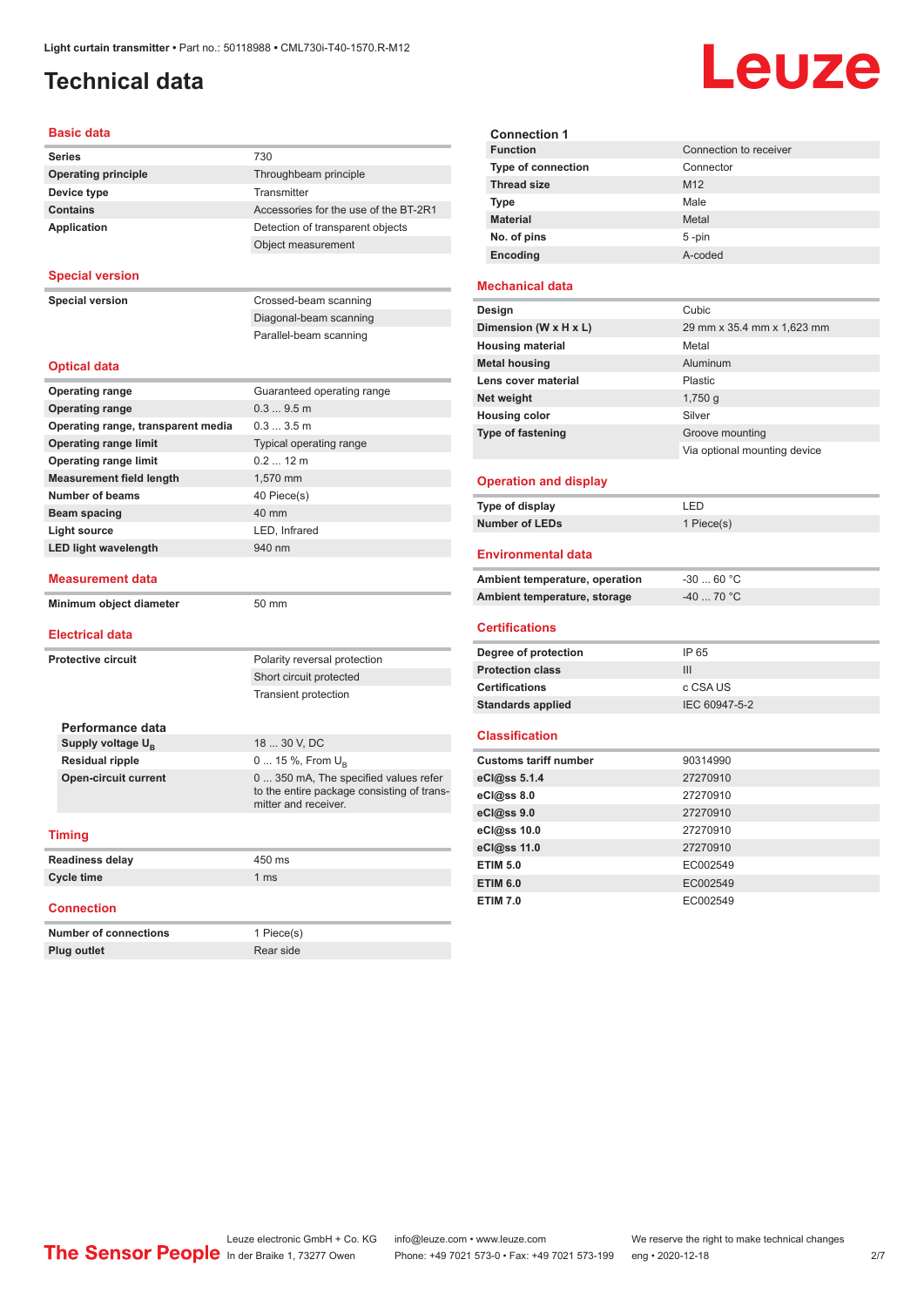# <span id="page-2-0"></span>**Dimensioned drawings**

All dimensions in millimeters



- A Beam spacing 40 mm
- B Measurement field length 1570 mm
- F M6 thread
- G Fastening groove
- L Profile length 1608 mm
- T Transmitter
- R Receiver
- Y 5 mm



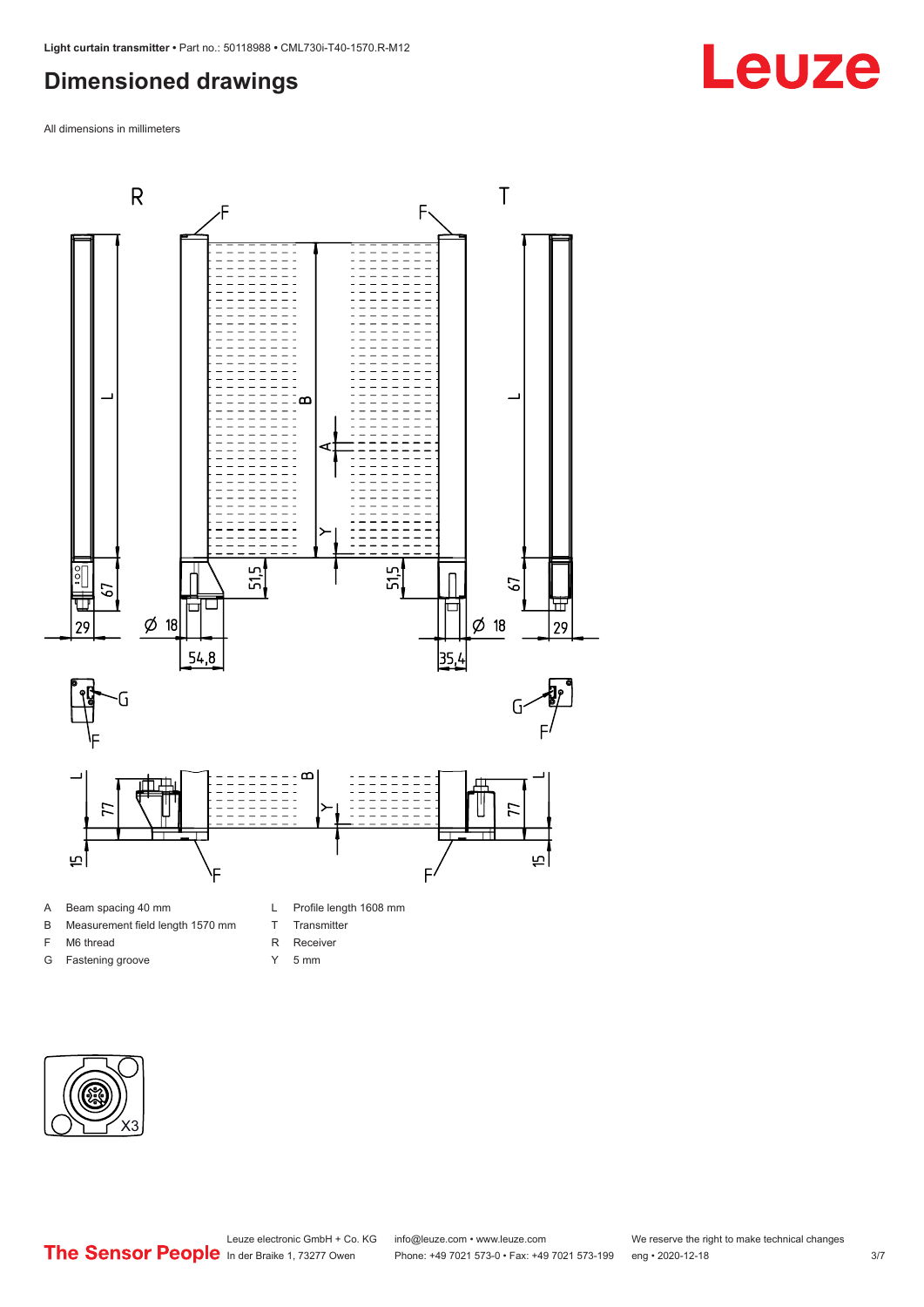# <span id="page-3-0"></span>**Electrical connection**

# Leuze

### **Connection 1**

| <b>Function</b>    | Connection to receiver |
|--------------------|------------------------|
| Type of connection | Connector              |
| <b>Thread size</b> | M12                    |
| <b>Type</b>        | Male                   |
| <b>Material</b>    | Metal                  |
| No. of pins        | $5 - pin$              |
| Encoding           | A-coded                |

### **Pin Pin assignment 1** FE/SHIELD **2** V+ **3** GND **4** RS 485 Tx+ **5** RS 485 Tx-



# **Operation and display**

| Display                                      | <b>Meaning</b>                                           |
|----------------------------------------------|----------------------------------------------------------|
| Green, continuous light                      | Continuous mode                                          |
| Off                                          | No communication with the receiver / waiting for trigger |
| green, flashing in sync with the measurement | Measurement frequency display                            |

## **Suitable receivers**

| Part no. | <b>Designation</b>            | <b>Article</b>         | <b>Description</b>                                                                                                          |
|----------|-------------------------------|------------------------|-----------------------------------------------------------------------------------------------------------------------------|
| 50119126 | CML730i-R40-<br>1570.R/CN-M12 | Light curtain receiver | Operating range: 0.3  9.5 m<br>Interface: CANopen<br>Connection: Connector, M12, Rear side, 8-pin                           |
| 50119287 | CML730i-R40-<br>1570.R/CV-M12 | Light curtain receiver | Operating range: 0.3  9.5 m<br>Analog outputs: 2 Piece(s), Voltage, Current<br>Connection: Connector, M12, Rear side, 8-pin |
| 50123434 | CML730i-R40-<br>1570.R/D3-M12 | Light curtain receiver | Operating range: 0.3  9.5 m<br>Interface: RS 485 Modbus<br>Connection: Connector, M12, Rear side, 8-pin                     |
| 50119206 | CML730i-R40-<br>1570.R/L-M12  | Light curtain receiver | Operating range: 0.3  9.5 m<br>Interface: IO-Link<br>Connection: Connector, M12, Rear side, 8-pin                           |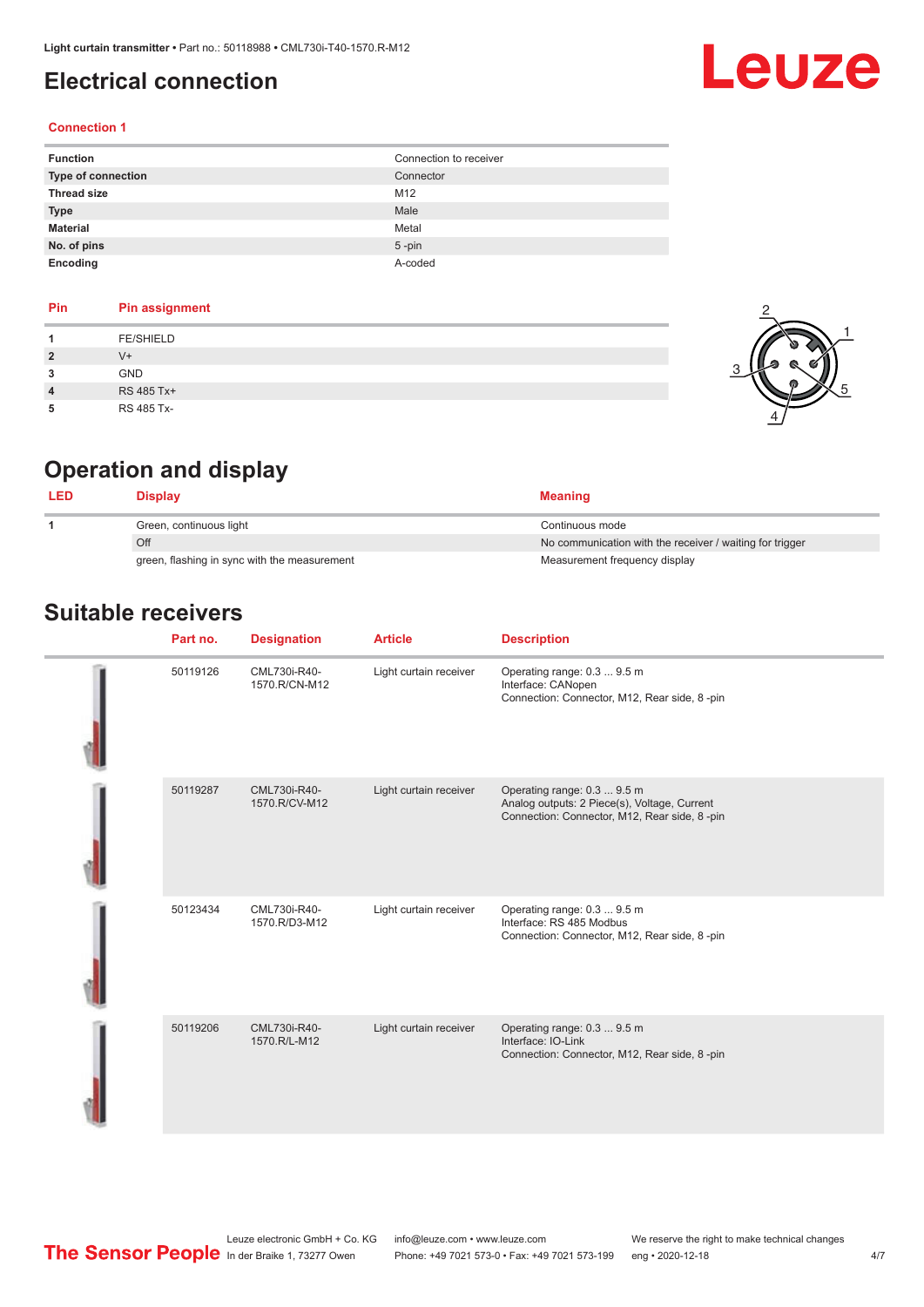## <span id="page-4-0"></span>**Suitable receivers**

# Leuze

| Part no. | <b>Designation</b>            | <b>Article</b>         | <b>Description</b>                                                                                    |
|----------|-------------------------------|------------------------|-------------------------------------------------------------------------------------------------------|
| 50123224 | CML730i-R40-<br>1570.R/PB-M12 | Light curtain receiver | Operating range: 0.3  9.5 m<br>Interface: PROFIBUS DP<br>Connection: Connector, M12, Rear side, 8-pin |
| 50131827 | CML730i-R40-<br>1570.R/PN-M12 | Light curtain receiver | Operating range: 0.3  9.5 m<br>Interface: PROFINET<br>Connection: Connector, M12, Rear side, 8-pin    |

## **Part number code**

Part designation: **CML7XXi-YZZ-AAAA.BCCCDDD-EEEFFF**

| <b>CML</b>  | <b>Operating principle</b><br>Measuring light curtain                                                                                     |
|-------------|-------------------------------------------------------------------------------------------------------------------------------------------|
| 7XXi        | <b>Series</b><br>720i: 720i series<br>730i: 730i series                                                                                   |
| Υ           | Device type<br>T: transmitter<br>R: receiver                                                                                              |
| <b>ZZ</b>   | <b>Beam spacing</b><br>05:5 mm<br>10:10 mm<br>20:20 mm<br>40:40 mm                                                                        |
| <b>AAAA</b> | Measurement field length [mm], dependent on beam spacing                                                                                  |
| в           | Equipment<br>A: connector outlet, axial<br>R: rear connector outlet                                                                       |
| CCC         | Interface<br>L: IO-Link<br>/CN: CANopen<br>/PB: PROFIBUS<br>/PN: PROFINET<br>/CV: Analog current and voltage output<br>/D3: RS 485 Modbus |
| <b>DDD</b>  | <b>Special equipment</b><br>-PS: Power Setting                                                                                            |
| EEE         | <b>Electrical connection</b><br>M12: M12 connector                                                                                        |
| <b>FFF</b>  | -EX: Explosion protection                                                                                                                 |
| <b>Note</b> |                                                                                                                                           |
|             |                                                                                                                                           |
|             | $\%$ A list with all available device types can be found on the Leuze website at www.leuze.com.                                           |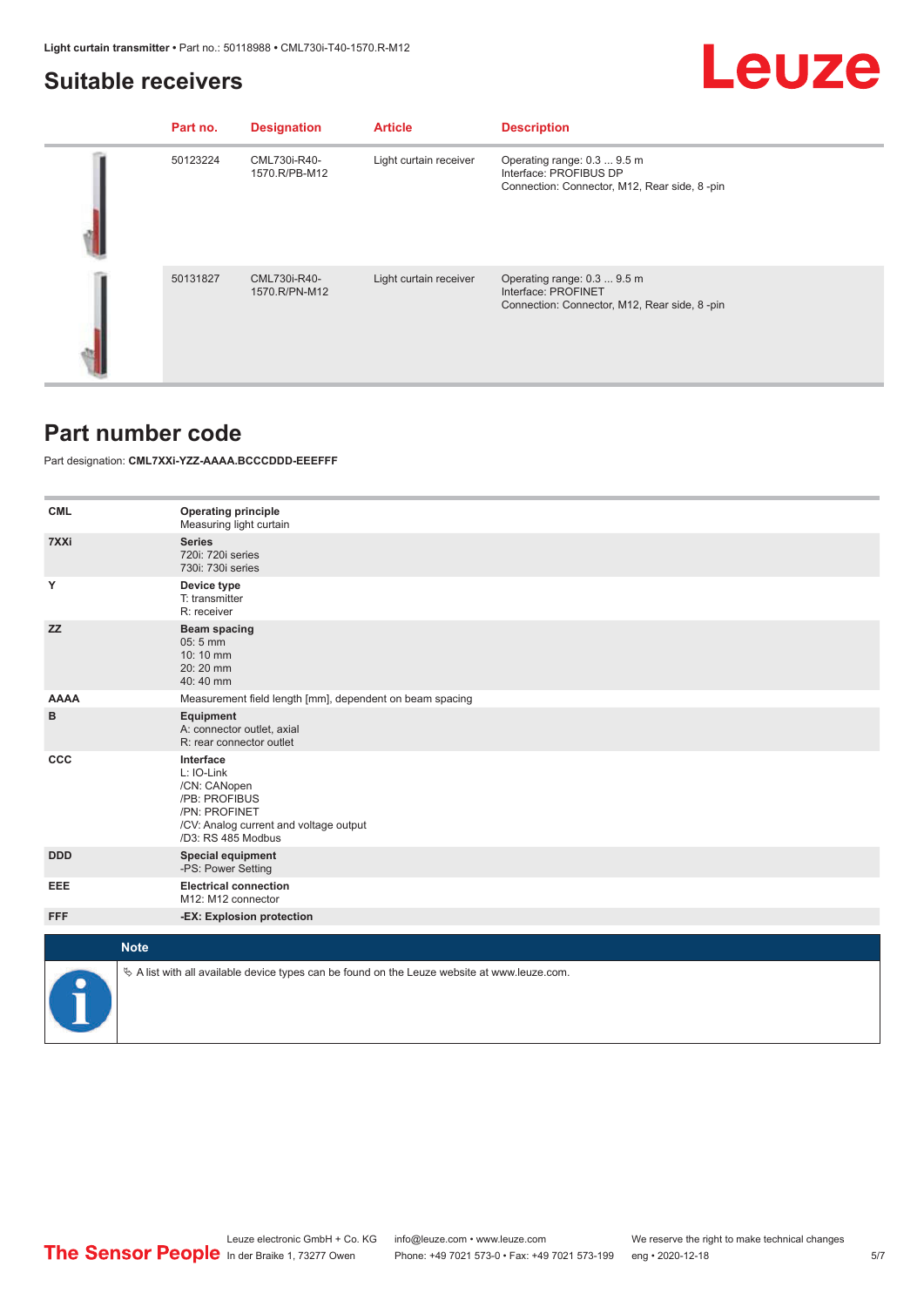## <span id="page-5-0"></span>**Notes**



### **Observe intended use!**

 $\%$  This product is not a safety sensor and is not intended as personnel protection.

 $\%$  The product may only be put into operation by competent persons.

 $\%$  Only use the product in accordance with its intended use.

| <b>For UL applications:</b>                                                                                                                                                       |
|-----------------------------------------------------------------------------------------------------------------------------------------------------------------------------------|
| $\%$ For UL applications, use is only permitted in Class 2 circuits in accordance with the NEC (National Electric Code).                                                          |
| V These proximity switches shall be used with UL Listed Cable assemblies rated 30V, 0.5A min, in the field installation, or equivalent (categories: CYJV/<br>CYJV7 or PVVA/PVVA7) |

### **Accessories**

# Connection technology - Interconnection cables

|   |        | Part no. | <b>Designation</b>                     | <b>Article</b>        | <b>Description</b>                                                                                                                                                                                                                                    |
|---|--------|----------|----------------------------------------|-----------------------|-------------------------------------------------------------------------------------------------------------------------------------------------------------------------------------------------------------------------------------------------------|
| Ø | ⊙<br>œ | 50129781 | <b>KDS DN-M12-5A-</b><br>M12-5A-P3-050 | Interconnection cable | Suitable for interface: IO-Link, DeviceNet, CANopen<br>Connection 1: Connector, M12, Axial, Female, A-coded, 5-pin<br>Connection 2: Connector, M12, Axial, Male, A-coded, 5-pin<br>Shielded: Yes<br>Cable length: 5,000 mm<br>Sheathing material: PUR |

# Mounting technology - Mounting brackets

|               | Part no. | <b>Designation</b> | <b>Article</b>      | <b>Description</b>                                                                                                                                                                                                        |
|---------------|----------|--------------------|---------------------|---------------------------------------------------------------------------------------------------------------------------------------------------------------------------------------------------------------------------|
| <b>Altres</b> | 50142900 | BT 700M.5-2SET     | Mounting device set | Design of mounting device: Bracket mounting<br>Fastening, at system: Through-hole mounting, T slotted hole<br>Mounting bracket, at device: Screw type, Sliding block<br>Type of mounting device: Rigid<br>Material: Steel |

# Mounting technology - Swivel mounts

| Part no. | <b>Designation</b> | <b>Article</b>       | <b>Description</b>                                                                                                                                          |
|----------|--------------------|----------------------|-------------------------------------------------------------------------------------------------------------------------------------------------------------|
| 429046   | <b>BT-2R1</b>      | Mounting bracket set | Fastening, at system: Through-hole mounting<br>Mounting bracket, at device: Clampable<br>Type of mounting device: Turning, 360°<br>Material: Metal, Plastic |

Leuze